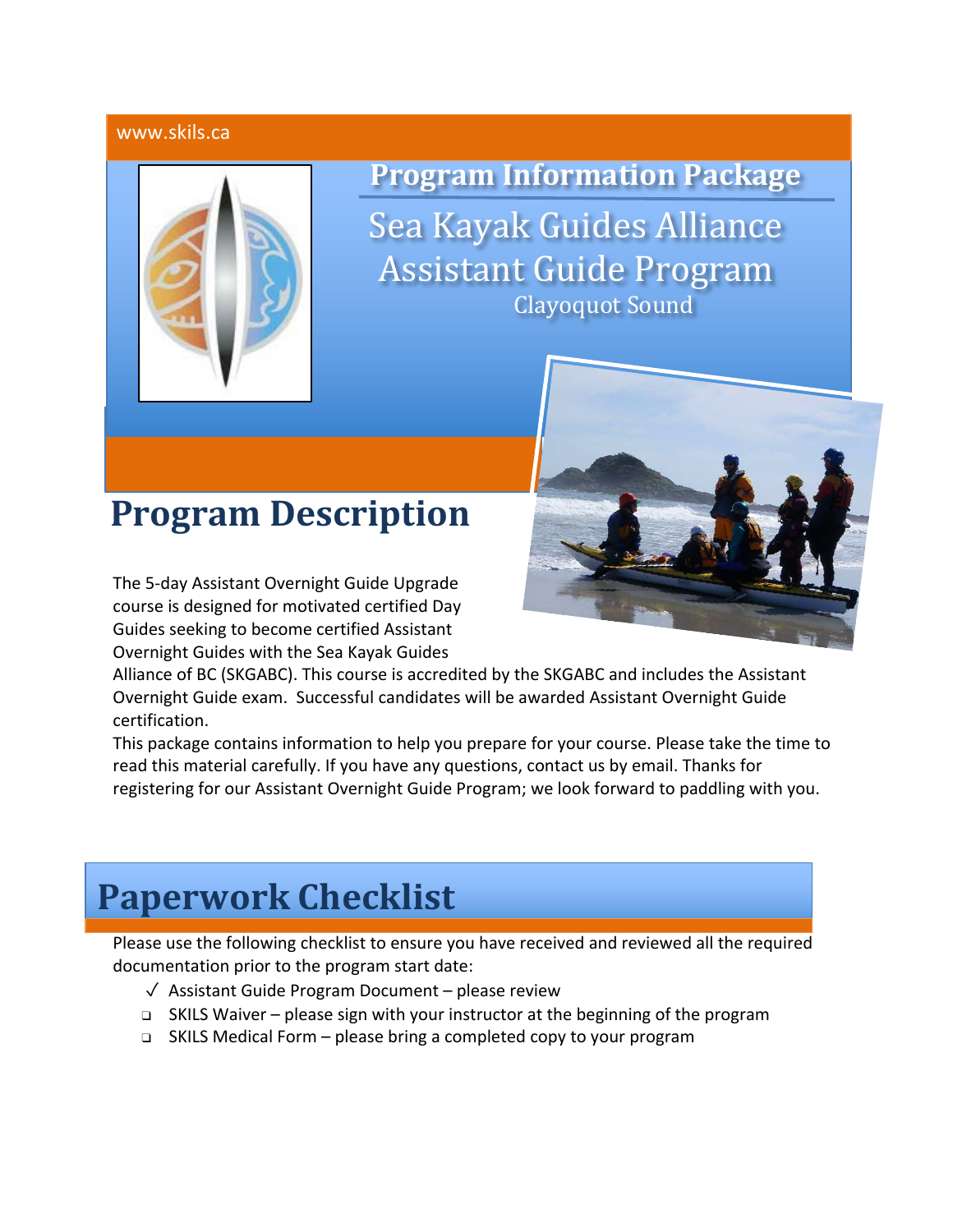

# **Program Objectives and Expectations**

### **Who Should Take This Program?**

Participants on our guide training courses represent a wide range of ages and interests. Past participants' ages ranged from 18 to 65. Many participants already work as SKGABC Level 1 Guides and are looking to be able to guide on overnight kayak expeditions, while others are looking forward to gain further guide training as it may have been several years since they did

their SKGABC Level 1 Guide course. Others still are simply looking for a more comprehensive and challenging trip with a strong educational component.

### **Expectations & Assessment**

Throughout the course you will be actively encouraged to take a leadership role in the daily running of the program. Responsibilities include

- <sup>o</sup> Managing your personal equipment;
- <sup>o</sup> Managing the group equipment;
- <sup>o</sup> Taking responsibility for your personal comfort and safety and the comfort and safety of other participants;
- <sup>o</sup> Looking after your health;
- <sup>o</sup> Planning for and preparing meals;
- <sup>o</sup> Leading activities.

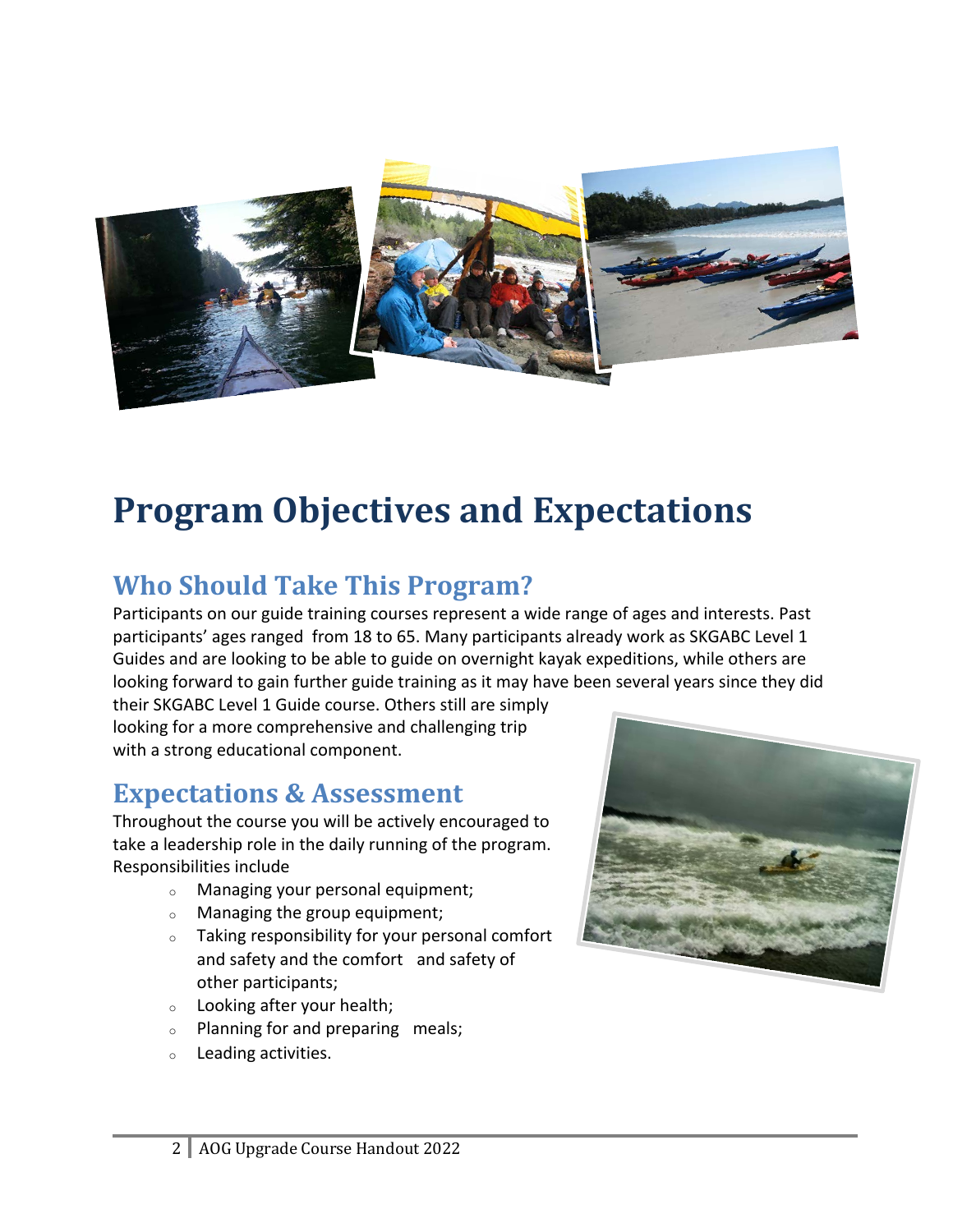In addition to the above responsibilities, you will be responsible for the following 4 leadership tasks.

### *1) Interpretive Assignment*

Each participant must prepare and present an interpretive program of approximately 15 minutes in length at an appropriate point during the program. Topics will be assigned one month prior to the course.

### *2) Leader of the Day*

Each day you will have responsibilities for some facet of the program including the timing of activities, launching and landing kayaks, group travel to and from activity sites, group travel on the water, and organizing activities. The course instructors will assign these responsibilities throughout the course. It is your role to take these responsibilities and carry them out to the best of your ability. The goal is to give you as much leadership experience as possible throughout the course. The instructors are there to help you if you get stuck.

### *3) Self Evaluation and Feedback*

Feedback is an integral part of the learning process. Throughout the course, you will be encouraged to evaluate your own performance and provide feedback to others. Please keep these guidelines in mind:

- o Positive feedback is as important as constructive.
- o Comment on one or two main issues.
- $\circ$  If it has already been said, don't say it again.
- o Listen, listen, listen...

### *4) Final Scenario*

Towards the end of the course, you will be assigned responsibility for planning, running, and evaluating a leg of our trip. You will be presented with challenges during this leg designed to test some of the skills taught during the course. The goal of this final scenario is to bring together the various components of leadership including technical boat handling, navigation, weather interpretation, rescue, problem solving, and conflict resolution.

### **Safety Veto**

Every person in the course has a safety veto. This means you have the right to pause the course, question the safety of the lesson, and/or opt out of the lesson or the program. The environmental challenges of this course push on the boundary between excitement and anxiety. This can create stress and fear; articulating these concerns and dealing with them in the context of a peer group is an essential component of the training.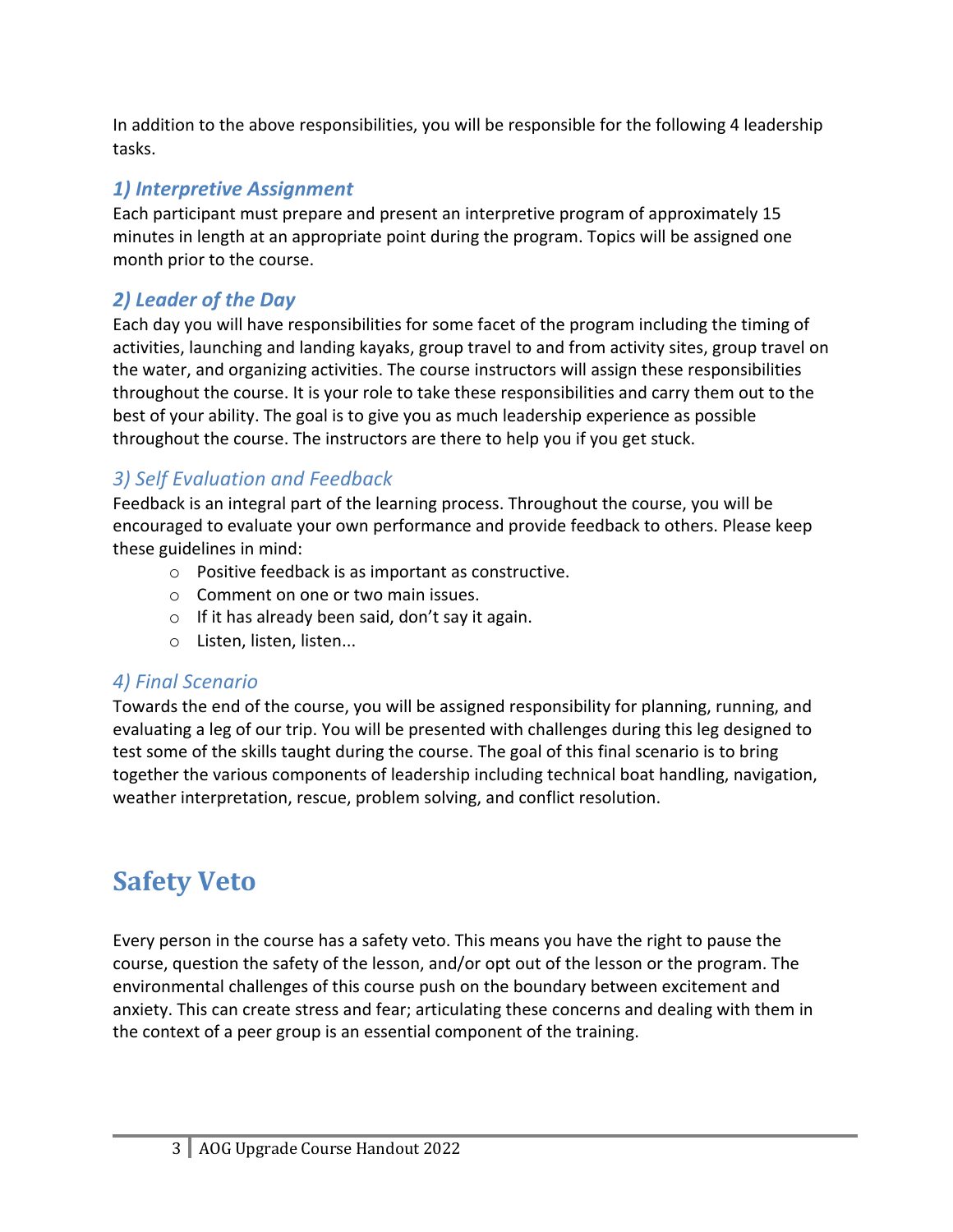# **Program Logistics**

### **Prerequisites**

All participants must be certified as SKGABC Level 1 Guides.

### **Transportation**

You are responsible for all transportation to and from the course as well as during the course. BC Ferries provides several links to Vancouver Island from the BC Mainland. Schedules and fare information are available online at www.bcferries.com, or you can call (250) 386-3431 and 1-



888- BCFERRY (1-888-223-3779). If you are heading up island and need transportation, the Tofino Bus is a public transportation option. Contact them at 1-866-986-3466 or on the web at www.tofinobus.com. During the course, we will transport kayaks and gear and coordinate carpooling among participants to minimize transportation costs and carbon emissions.

### **Meeting Location**

We will be meeting in Tofino at 8:30am on the first day of the course.

### **Meals**

Usually, SKILS provide the food on the AOG upgrade course. Exceptionally, during the COVID-19 pandemic, all participants must provide their own food and cooking equipment on the AOG Upgrade course. This is to ensure the safety of everyone. SKILS will provide fresh water bladders for the course duration.

### **Our Classroom**

On day one, we will meet under the covered pavilion in Village Green Park in Tofino, located at the corner of Campbell Street and Third Street. There is typically parking on Third Street or adjacent, on Neill Street, behind the skate park. Please bring paper and pen to take notes. On our trip, the coastline of Clayoquot Sound will be our classroom. These stretches of coastline are varied and offer us the diversity we need to complete our training. We will have the opportunity to experience this beautiful diversity as we learn to paddle in currents, surf, navigate, and lead trips.

### **What SKILS Will Provide**

SKILS will provide the following:

- o Permits and camping fees in Ucluelet and in Clayoquot Sound
- o Water containers
- o Group tarps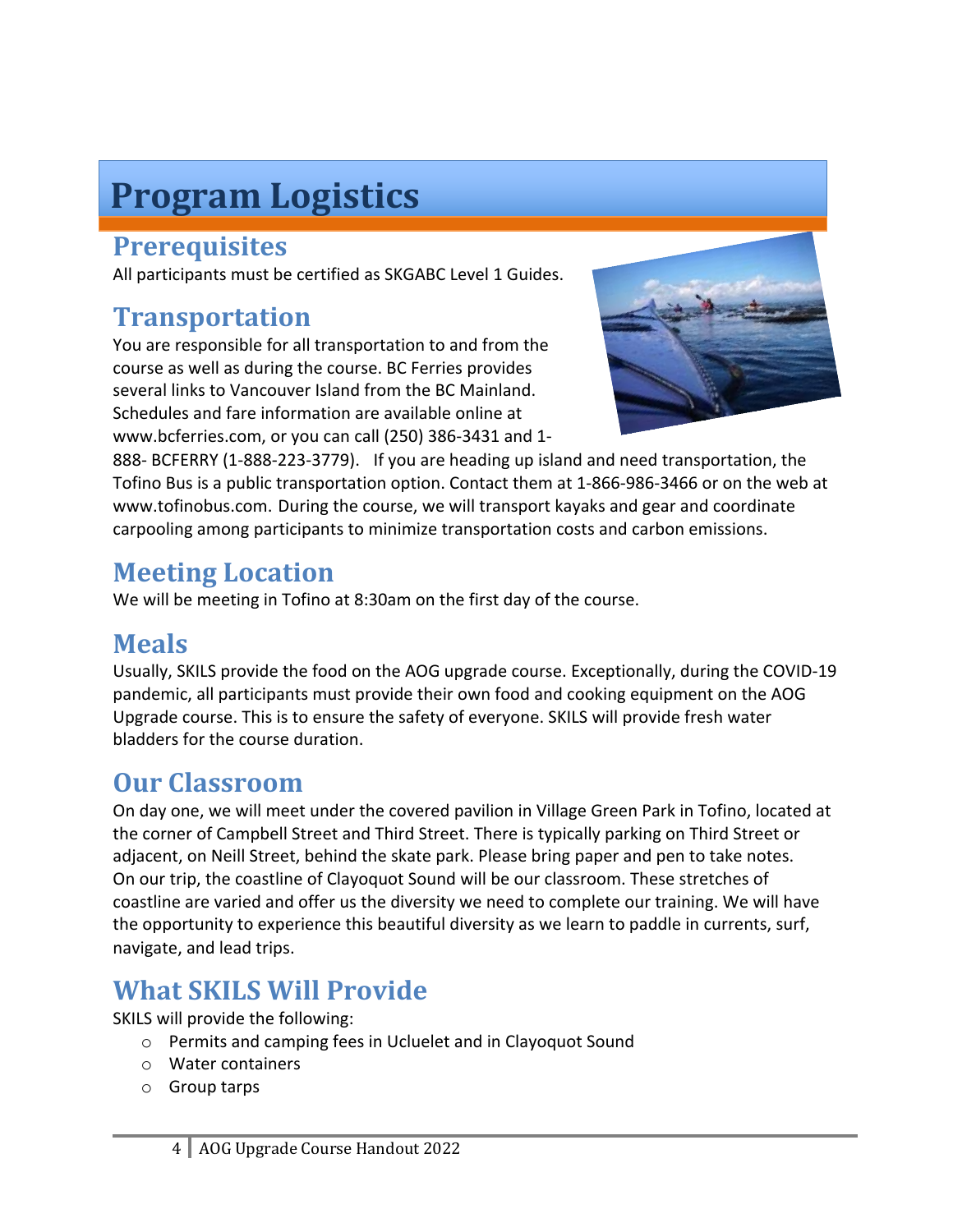- o Instruction manuals
- o VHF radios
- o Group First Aid Kit
- o Flares

### **What You Are Responsible For**

You are responsible for providing the following items for yourself:

- ❑ Food and snacks for yourself to eat during the out trip
- ❑ Stoves, cooking pots and utensils
- ❑ Personal camping gear (please see suggested packing list below)
- ❑ Kayak and accessories (please see suggested packing list below)
- ❑ Transportation to and from Tofino.

Kayaks, immersion gear and some camping equipment can be rented through SKILS. Please contact us if you are interested in renting some of our equipment.

❑ Completion of the pre-course review workbook.

### **Packing List**

Outlined below is a detailed kayak touring packing list. To ensure your comfort during the course and to maximize your ability to participate in all aspects of the program please follow this list as closely as possible. Please do not bring cotton clothing. \* Indicates optional items.

*Immersion Clothing* - All participants must have a **drysuit** or **wetsuit** with them on this course. You will spend many days exposed to wind, waves, and currents. You will also be asked to participate in extended scenarios, which will require you to be in the water. As a result, you will spend a lot of time wet! When choosing what to wear while paddling, please bear in mind that you will need to wear your immersion gear at all times on the water, and we will usually go on the water every day during the course. If you want to rent a kayak, drysuit, wetsuit or any other gear, please check our website at https://skils.ca/rentals/

*Charts/Maps and other Resources* - Navigation and weather interpretation are important components of this course. In order to participate effectively, you will need some specific resources. These resources are available online from www.charts.gc.ca or your local paddling retailer. You can also rent a chart and chart case at https://skils.ca/rentals/.

❑ You will need CHS Chart 3673 Clayoquot Sound

*Log Books* - Throughout this course you will need to record and access navigation, weather, and other information. We strongly recommend you bring a **Rite in the Rain notebook** (available at many outdoor retailers – bound and numbered is best) as an excellent water resistant central location to keep track of this information. Pencils write well in these notebooks even when wet. Please bring a couple of pencils.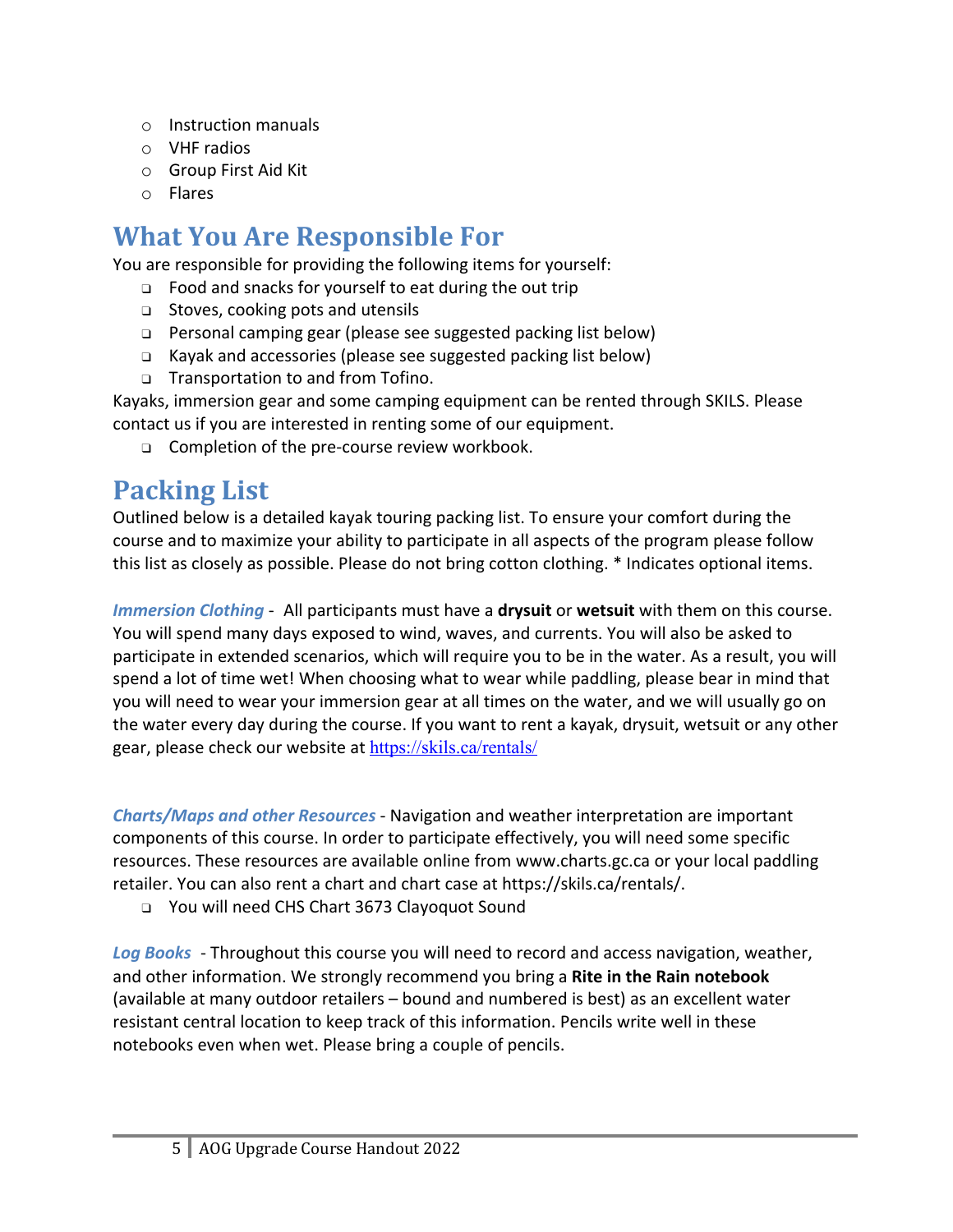#### *Kayaking Equipment*

- ❑ Seaworthy kayak Your kayak must have positive buoyancy and be able to carry enough gear for 5 days.
- ❑ Paddle
- ❑ Spare paddle
- ❑ Sprayskirt
- ❑ PFD Canadian Coast Guard approved
- ❑ Whistle
- ❑ Hand pump
- ❑ \*Sea kayak towline The towline should be between 5 and 15 metres long and have a quick release.
- ❑ Helmet Helmet must be designed for surf kayaking or whitewater kayaking; bicycle helmets don't offer sufficient protection.
- ❑ \*Stirrup 4.5 m loop of buoyant 3/8 inch rope
- ❑ Paddle float

#### *Navigation Equipment*

- ❑ 2 pencils for chart work
- ❑ \*Chart case large Ziploc bags will work, but not very well
- ❑ Orienteering Compass
- ❑ \*Marine Compass

#### *Camping Gear*

- ❑ Tent
- ❑ Sleeping bag 3 season bag with synthetic insulation
- ❑ Sleeping mat
- ❑ Tarp with thin cord
- ❑ \*Pillow case/camp pillow

#### *Bathroom*

- ❑ Toothbrush and toothpaste
- ❑ Sunscreen and lip balm with high SPF protection (30 +)
- ❑ Toilet paper
- ❑ Small first aid kit
- ❑ \*Camp towel

❑ \*Feminine hygiene products – bodily clocks can change with increased exercise, please be prepared for this.

#### *Immersion Clothing*

- ❑ Wetsuit or drysuit suitable for extended cold-water immersion on the west coast. You will be paddling in this gear for extended periods of time, so make sure it fits well.
- ❑ Neoprene booties or other immersion footwear
- ❑ Paddling gloves or pogies

#### *Personal Clothing - Torso*

- ❑ Rain Jacket
- ❑ 2 fleece or wool sweaters/jackets
- ❑ 2 synthetic long underwear tops
- ❑ 2 synthetic t-shirts
- ❑ 1 wind breaker

#### *Personal Clothing - Legs*

- ❑ Rain Pants
- ❑ 2 pairs of pants At least one should be made of nylon
- ❑ 1 pair of fleece or wool pants
- ❑ 1 pair of synthetic long underwear bottoms
- ❑ 1 pair of synthetic shorts
- ❑ Bathing suit

#### *Personal Clothing - Feet*

- ❑ 3 pairs of warm synthetic and/or wool sock
- ❑ 2 pairs of liner socks Polypropylene or wool are common materials
- ❑ 1 pair of camp shoes Sneakers work well
- ❑ 1 pair of rubber boots
- ❑ 1 pair of sport sandals

#### *Personal Clothing - Head*

❑ 2 wool or fleece caps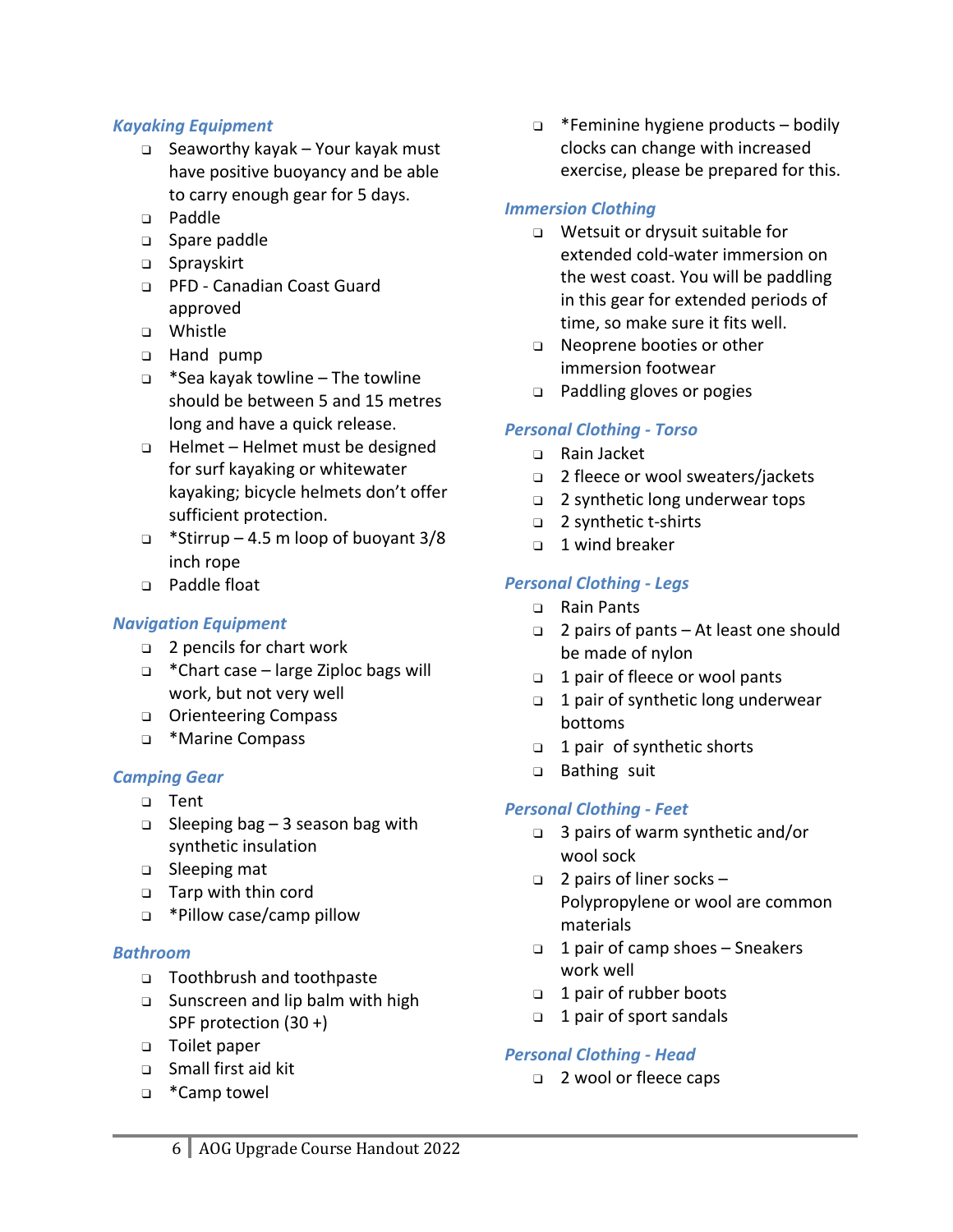❑ 1 Brimmed hat or baseball cap

#### *Personal Clothing - Hands*

❑ 1 or 2 pairs of fleece or wool gloves

#### *Miscellaneous Gear*

- ❑ Headlamp or Flashlight with extra batteries
- ❑ Rite in the Rain Notebook
- ❑ 2 pencils and/or pens
- ❑ Water bottle
- ❑ Pocket Knife
- ❑ Sunglasses with good UV protection and a retainer strap
- ❑ Spare garbage bags and Ziploc bags
- ❑ Lots of snacks for the entire program
- ❑ \*Binoculars
- ❑ \*Flares
- ❑ \*VHF Marine Radio
- ❑ \*GPS
- ❑ \*Thermos

### **Packing Your Gear**

You will need to waterproof at least your clothing and sleeping bag. Depending on how watertight your kayak is, you can pack the rest of your gear loose or in Ziplocs inside nylon stuff sacks. Here are two packing methods that work well. In fact, we usually use a combination of the two when we pack. Remember to leave room for group gear.

*Dry Bag Method -* Dry Bags are specially designed for paddle sports and are available at most sporting goods stores. Depending on the design of the closure system, they do not always keep all the water out. You may want to test your bags in the shower before your course to know how well your gear will be protected. You will need two 20 litre bags for your sleeping bag and for your bulky clothing, as well as two or three 10 to 15 litre bags for the rest of your water sensitive clothing and gear.

*Stuff Sack with Garbage Bag Liner Method -* Stuff sacks lined with garbage bags have been used by kayakers for years and were the packing vessel of choice prior to the invention of dry bags. Lined stuff sacks actually do takes up less room than dry bags and can be easier to pack. When using this method, line a stuff sack with a garbage bag and pack as you would a dry bag. Squeeze the air out of your gear and the bag, then twist the garbage bag top up to close it. Do not tie the garbage bag or use twist ties; simply tuck the twisted end of the garbage bag down into the stuff sack before drawing the top closed. This technique is reliable but not durable so make sure you bring extra bags with you. You can improve the durability of this system by adding a 2nd stuff sack into the garbage bag creating a plastic sandwich.

#### *Some suggestions for packing –*

- <sup>o</sup> Multiple smaller bags are better than a few larger ones. 5 and 10 L bags are best. 20 litre bags are very hard to pack into small hatches.
- $\circ$  One hatch of your kayak will be reserved for group gear and food; please consider that you will have the equivalent of one hatch for personal gear.
- $\circ$  A large duffel bag or ikea bag is useful for transporting all your small bags to and from the water.
- <sup>o</sup> A large Tupperware or Rubbermaid container is good for storing wet gear in your car.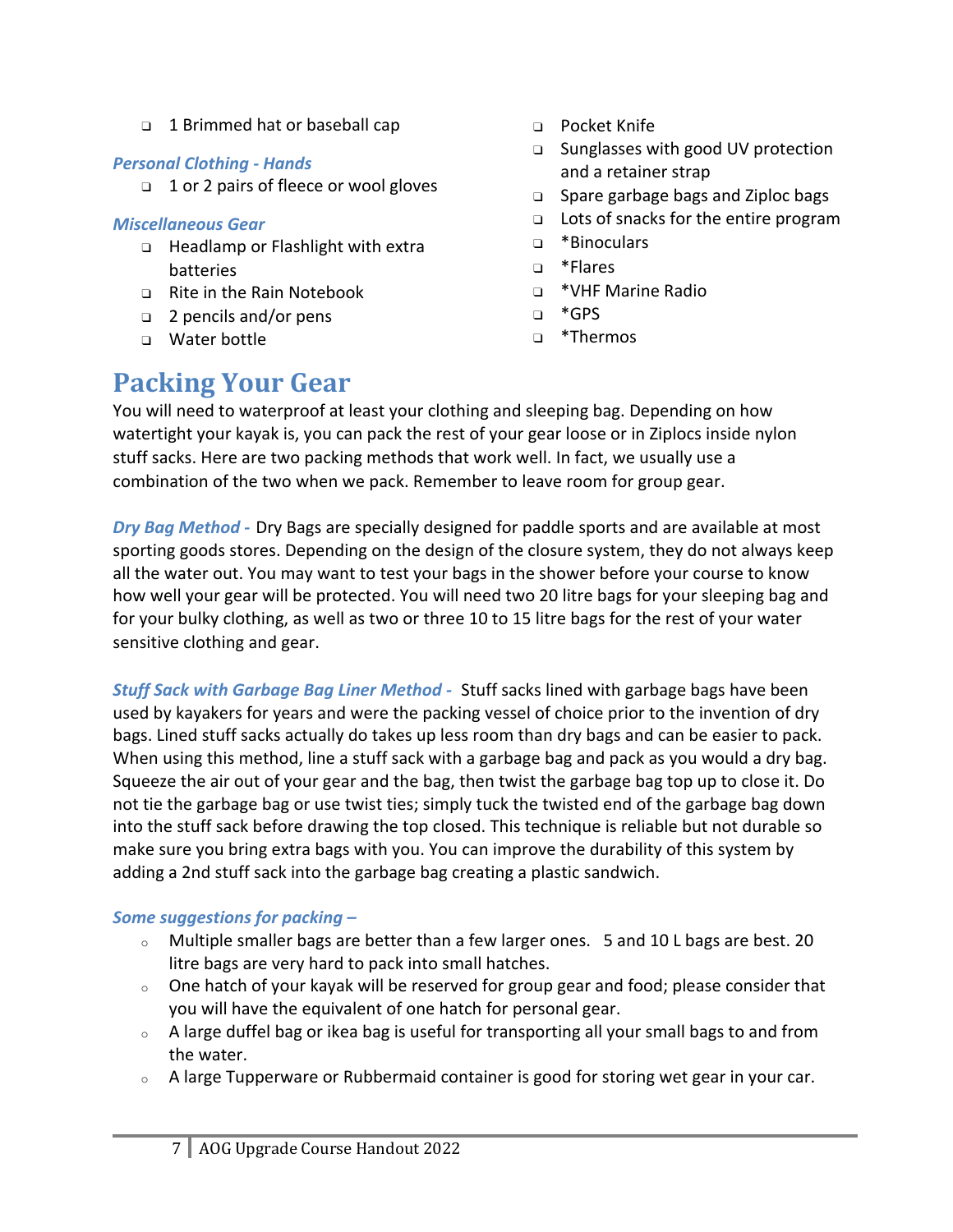### **The Leaders**

SKILS staff members are industry leaders and professionals with extensive guiding and instructional experience and certification. For profiles on each of our staff members, please visit our website at www.skils.ca.

# **Course Outline**

Shown below is a generic outline for the AOG Upgrade training but please be ready for change and uncertainty in how your program will unfold. Factoring the skills and experience of the program participants, the requirements of the course, and the elements you will be playing in, your instructors will strive to take



advantage of any and all learning opportunities as they arise. The program will be altered to provide participants with as rich, unique, and rewarding an experience as possible.

| Online classroom work<br><b>Pre-Course</b> |
|--------------------------------------------|
|--------------------------------------------|

|                                             | <b>Morning</b>                                                                  | <b>Afternoon</b>                                                                     | <b>Evening</b>                                                                                        |
|---------------------------------------------|---------------------------------------------------------------------------------|--------------------------------------------------------------------------------------|-------------------------------------------------------------------------------------------------------|
| Day 1: Tofino and<br><b>Clayoquot Sound</b> | Introductions<br>Paperwork<br>Leadership & risk<br>management review<br>Packing | Traveling<br>On Water<br>Communication<br>Navigation<br>Setting Up Camp<br>Tarpology | Weather<br><b>Wildlife Interactions</b>                                                               |
| Day 2: Clayoquot<br>Sound                   | Traveling, navigation<br>and Leadership<br><b>Scenarios</b>                     | <b>Strokes and Rescues</b><br>review and polishing                                   | Cockpit Bags<br>Weather<br>Navigation exercises<br>Leadership<br>Responsibilities<br>Group management |
| Day 3: Clayoquot<br>Sound                   | Leadership Scenarios,<br>Traveling, Weather                                     | Traveling, Surfing                                                                   | <b>Water Treatment</b>                                                                                |
| Day 4: Clayoquot<br>Sound                   | Leadership Scenarios<br>Traveling<br>Weather                                    | Exam                                                                                 | Exam                                                                                                  |
| Day 5: Clayoquot<br>Sound                   | Paddling in Currents<br>Leadership Scenarios<br>Traveling                       | Debrief, Feedback to Participants                                                    |                                                                                                       |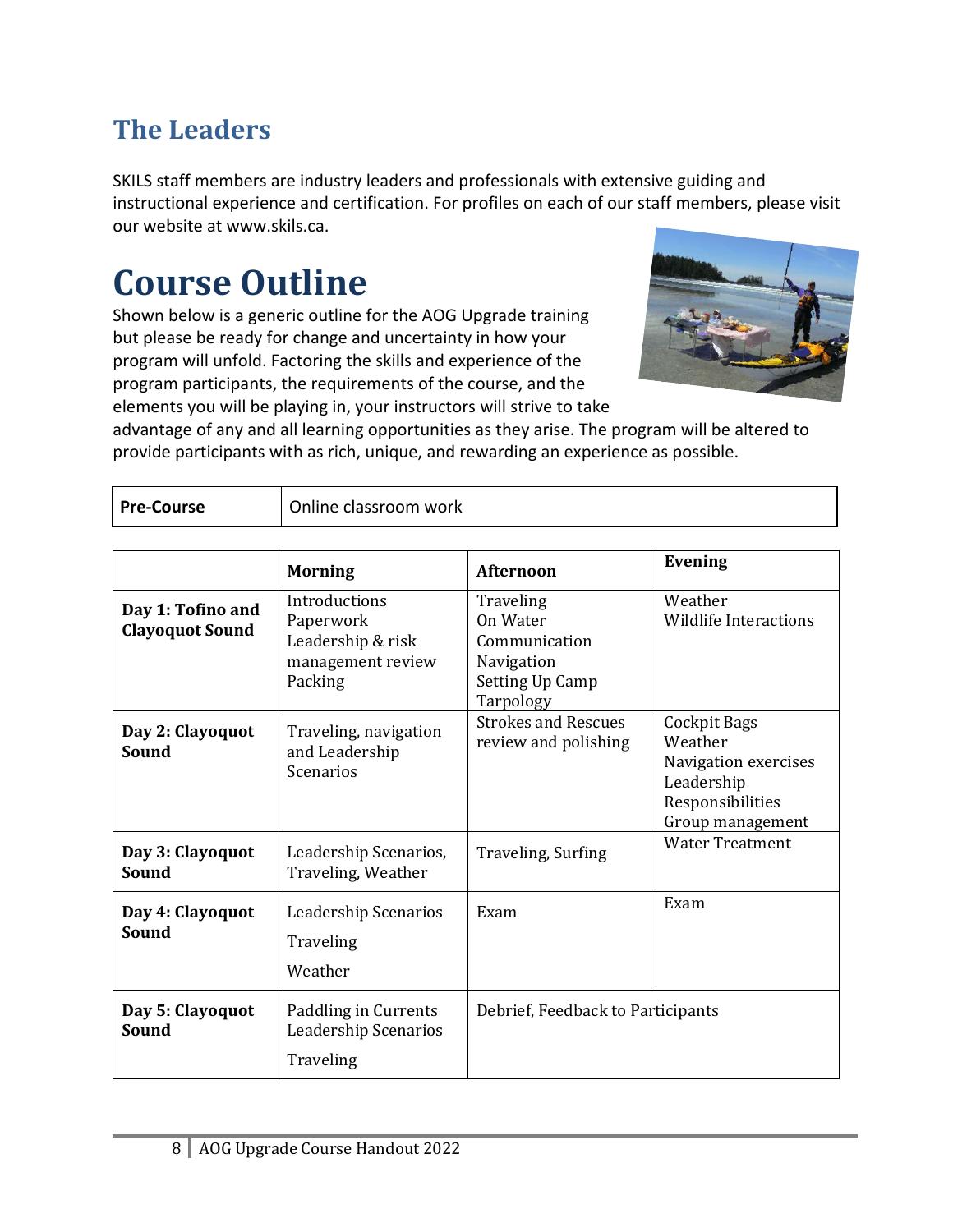# **Program Preparation**

In our experience, a little preparation goes a long way. Please take the time to organize your course materials early and spend some time reviewing the material.

*Paddling Practice –* It is a good idea to review your paddling skills prior to the course, especially if you haven't paddled over the winter. A trip or two to the lake or pool is recommended to test your sea legs as well as the equipment you plan to use on the course.

*Online Learning -* Thirty (30) days prior to the course, we will give you access to our online classroom. You are required to do the reading in the online classroom prior to the start of the course. This will help you to learn faster, reduce your stress, and get the best out of the in person section of the course. It will also help you succeed in your written exam. The "Above and Beyond" sections of the online classroom are not mandatory but if you are super keen, curious, or have time, you can learn much more in these sections. The online classroom is based on content from our books and training manuals. When we meet you on the first morning of the course, we will give you the hard copies so you can easily review the information when needed. If you don't have access to the internet prior to the course, we can ship you the hard copies of the training manuals. The cost is Ca \$25 if you are within Canada and will vary to other countries. Most of the reading in our online classroom is from our training manuals. Also, some people prefer to read hard copies instead of reading a computer screen.

Let us know by emailing us at info@skils.ca if you want to start to work in the online classroom more than 30 days prior to your course so you can learn at your own pace without a time constraint. If this is your first time, plan to spend 40 hours of online work in the classroom. If you already used the SKILS online classroom for any Guide Training course or a Paddle Canada Level 2 skills or higher course, plan to spend only 20 hours in the online classroom. In case you have limited time or have to deal with an unforeseen life situation we would like to suggest you triage your work load in the online classroom as such

Don't do the Above and Beyond sections which are optional.

Read the SKILS Guide Manual last.

Make sure you do all the quizzes that are not in the Above and Beyond sections. The quizzes are very important.